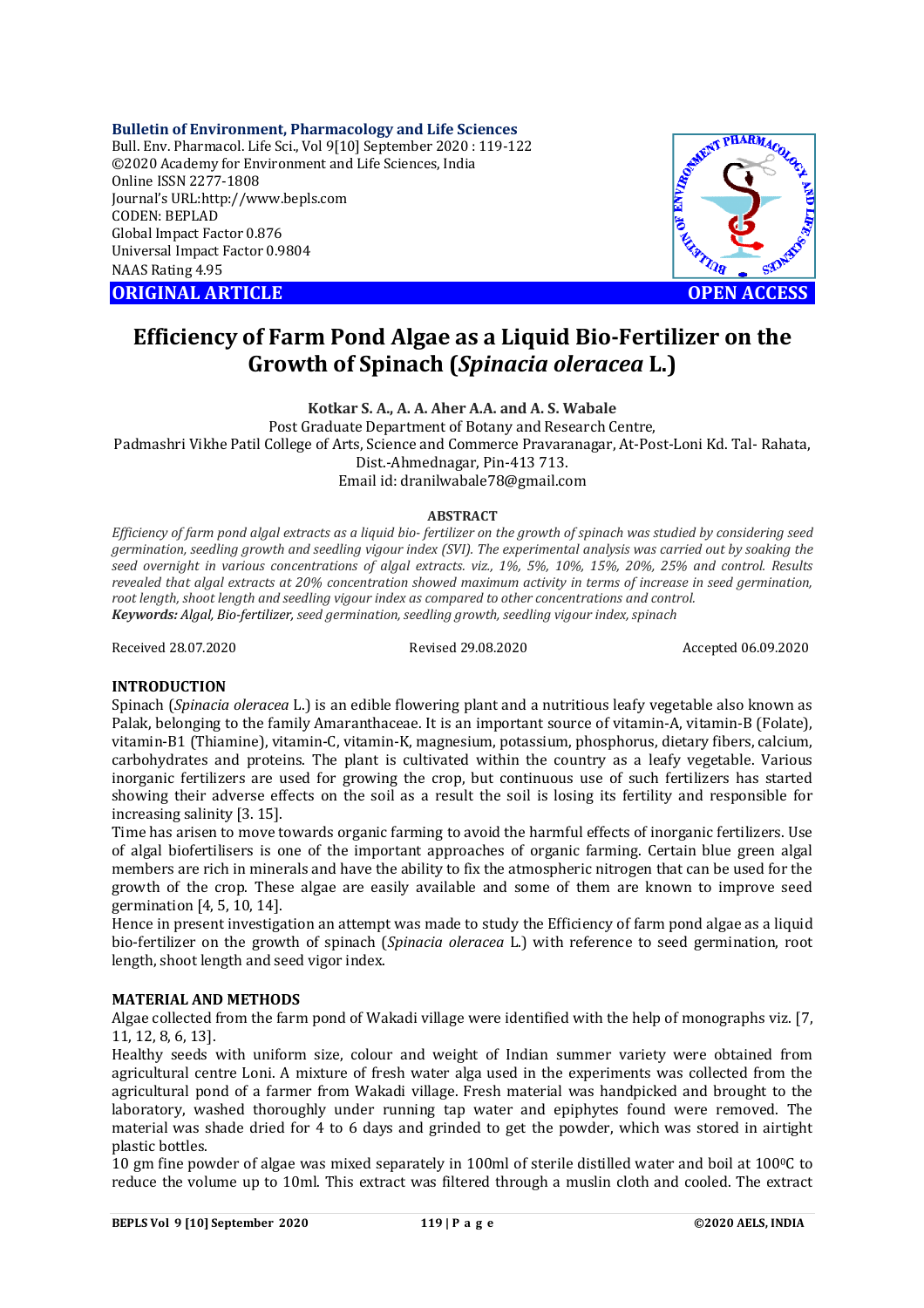#### **Kotkar** *et al*

was used as stock solution (100%). The extract was diluted with sterile distilled water for preparing 1%, 5%, 10%, 15%, 20% and 25% concentrations respectively and stored in airtight bottles for further study. Algal extracts was prepared by using the method of Bhosle *et. al.,* [5].

To analyze the effect of fresh water algal extract on Spinach as test plant, paper towel method [2] was used. Identical size fifteen healthy seeds were presoaked in different concentrations of algal extracts for 24 hours. The experiment was carried in triplicates. Moist and disinfected paper towel was stretched on a clean polythene paper and fifteen seeds were arranged on its half portion containing three rows each of five seeds. About 3 inch space was left on lower and right side of the paper towel. The paper towel was rolled from the right end with plastic paper and the ends were tightened with rubber bands. Paper towel was placed vertically in beaker containing little water.

First count for germination percentage was recorded after 7 days and final count after 21 days for total seedling growth. Different parameters were used in the present investigation as follows.

- Germination percentage
- Shoot length
- Root length
- Total height of seedling
- Seedling vigour index (SVI)

Above mentioned parameters were calculated by using the following formulae

Germination percentage =  $\qquad$  No. of Seed Germinated  $\times$  100

Total No. of Seeds placed

Total height of seedling = Shoot length + Root length. SVI = (Mean root length + Mean shoot length)  $\times$  % of seed germination [1]

# **RESULTS AND DISCUSSION**

Algal members like *Hydrodictyon, Coelastrum, Mougetia, Ulotrix, Cladophora, Pithophora, Rhizoclonium, Ocillatoria, Lyngbya, Scytonema, Microcoleus, Navicula, Pinnularia, Melosira, Fragilaria* and *Nitzschia* were recorded in the agricultural pond fresh water.

Results revealed that all the parameters under study were generally influenced by the application of algal extract as compare to the control. Seeds treated with 20% concentration of algal extract showed maximum shoot length, root length, total height of seedling, maximum seed germination and seedling vigour index as compared to control (Table-1). However, total height of plant and percent seed germination was also significant at 1% algal extract treatment. The increase trend has been reported in the outcome of all parameters starting from 1%, 5%, 10%, 15% and 20% algal concentrations. However all parameters have shown significant decrease in the outcome at concentrations higher than 20%. It was reported that, algal concentration of 20% was more effective in the seed germination (Fig-1), seedling vigour index and seedling growth as compared to control.

| <b>Boiled water</b> | <b>Shoot</b> | ້<br>Root  | <b>Total height of</b> | ້<br><b>Seedling</b> | <b>Seed</b> |
|---------------------|--------------|------------|------------------------|----------------------|-------------|
| algal extract       | length(cm)   | length(cm) | seedling (cm)          | vigour index         | germination |
| (%)                 |              |            |                        | (SVI)                | (%)         |
| 1                   |              | 7.11       | 12.95                  | 1089.9               | 90%         |
| 5                   | 4.92         | 7.36       | 12.28                  | 921                  | 75%         |
| 10                  | 3.26         | 5.38       | 8.65                   | 691.2                | 80%         |
| 15                  | 3.92         | 6.06       | 9.98                   | 848.3                | 85%         |
| 20                  | 5.47         | 8.48       | 13.96                  | 1325.25              | 95%         |
| 25                  | 4.98         | 7.16       | 12.15                  | 849.8                | 70%         |
| Control             | 6.32         | 7.38       | 12.65                  | 822                  | 60%         |

## **Table -1: Effect of Fresh Water Algal Extracts on the Seedling Growth of Spinach.**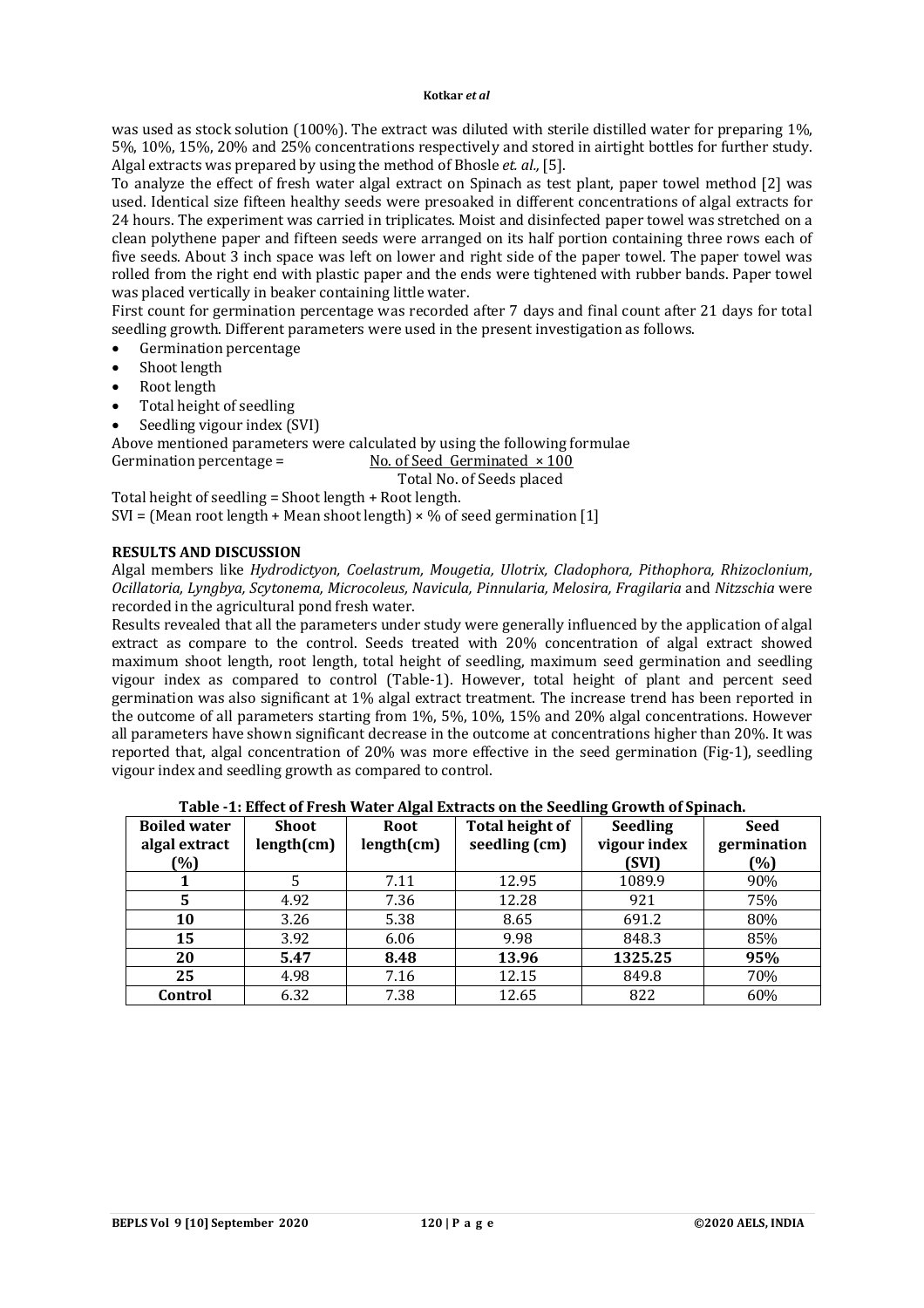**Kotkar** *et al*



**Fig 1: Effect of Fresh Water Algal Extracts on the Seed Germination in Spinach**

Results have shown that, 20% concentrations of algal extract have stimulated the germination, SVI and the growth of the spinach seeds and seedling respectively. Other concentrations have also proved to be effective in stimulating at least one or more parameters of spinach under study. The total height of seedling at algal concentrations of 1%, 5%, 10%, and 15% was 12.95cm, 12.28cm, 8.65cm and 9.98cm respectively. Only the concentration of 20% had shown more seedling height (Fig.1) and seedling vigour index than control. Percent seed germination at 1%, 5%, 10%, 15%, and 20% was 90%, 75%, 80%, 85%, 95% which was more than the control (60%).

Pise and Sabale, [10] also reported significant shoot growth in fenugreek seeds treated with sea weed extracts. Extract of *Ulva* was found slightly more effective than that of *Sargassum* and *Gracilaria.* They have further concluded from their study that, liquid sea weed extracts are more effective in stimulating the growth of fenugreek seedlings.



**Fig.2. Seedling Growth at different concentrations**

# **CONCLUSIONS**

Above experimental results clearly indicates that the seed germination percentage, seedling vigour index (SVI) and total height of seedling in spinach has increased due to the application of algal extract as compare to control. The percentage findings will be useful to the marginal farmers for utilizing fresh water algal extract as liquid fertilizers. Utilization of algal extracts in fertilizers will produced low cost eco-friendly, commercial products which will help in reducing environmental pollution and pesticide